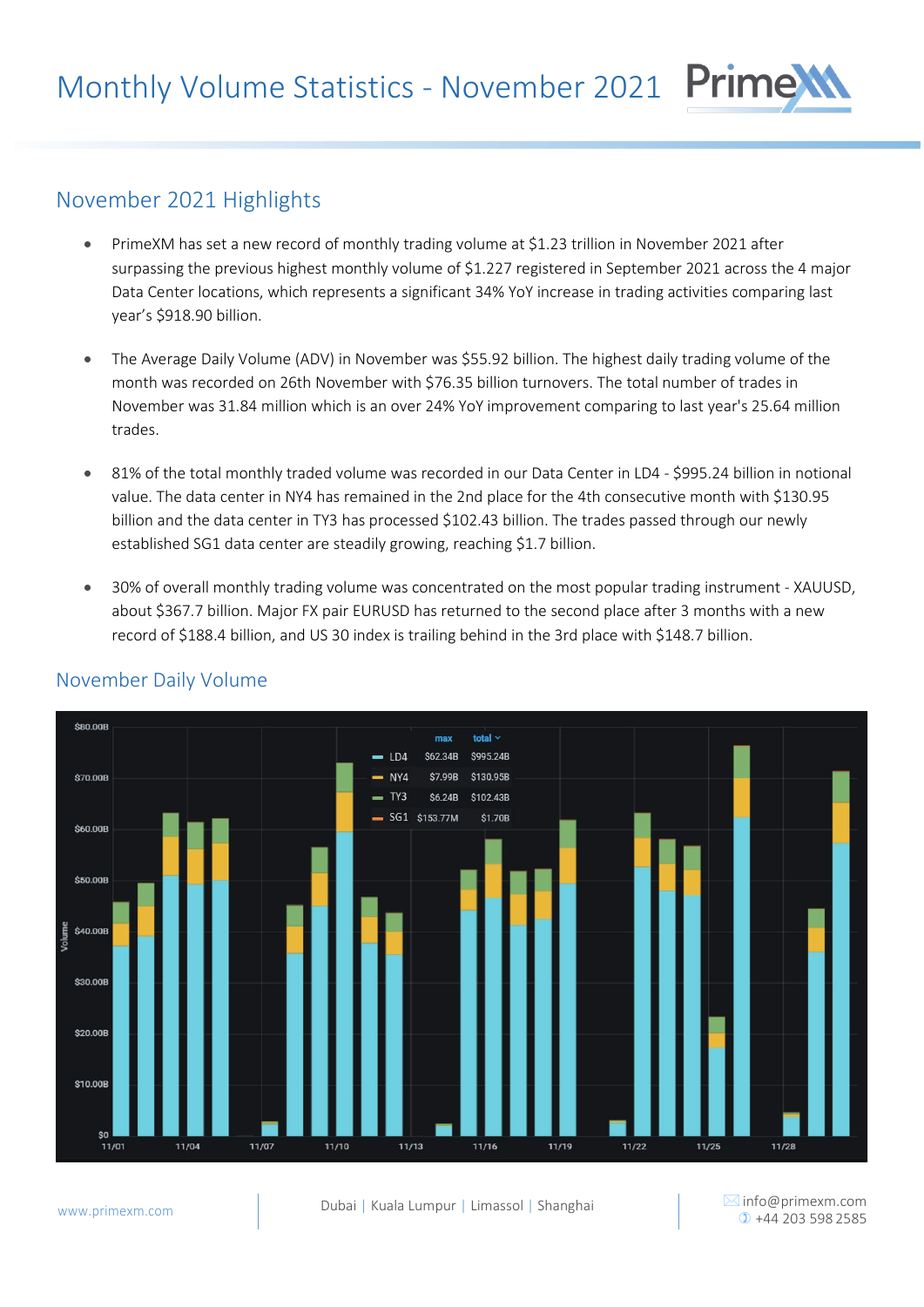## Monthly Volume Statistics - November 2021

# Prime

#### Year to Date (YTD)



### Monthly Overall Statistics

| Month         | <b>Total Traded Volume</b><br>$(5 billion)$ | <b>Average Daily Volume</b><br>(\$ billion) <sup>1</sup> | <b>Number of Trades</b><br>(million) |
|---------------|---------------------------------------------|----------------------------------------------------------|--------------------------------------|
| November 2021 | 1,230.32                                    | 55.92                                                    | 31.84                                |
| October 2021  | 1,100.03                                    | 52.38                                                    | 30.22                                |
| MoM % Change  | 11.84%                                      | 6.76%                                                    | 5.35%                                |

#### Data Center Statistics

| Location     | <b>Total Traded Volume</b><br>(\$ billion) | Average Daily Volume<br>(\$ billion) | <b>Number of Trades</b><br>(million) |  |
|--------------|--------------------------------------------|--------------------------------------|--------------------------------------|--|
| $UK$ - $LD4$ | 995.24                                     | 45.24                                | 23.90                                |  |
| US - NY4     | 130.95                                     | 5.95                                 | 4.02                                 |  |
| $JP - TY3$   | 102.43                                     | 4.66                                 | 3.82                                 |  |
| $SG - SG1$   | 1.70                                       | 0.077                                | 0.10                                 |  |